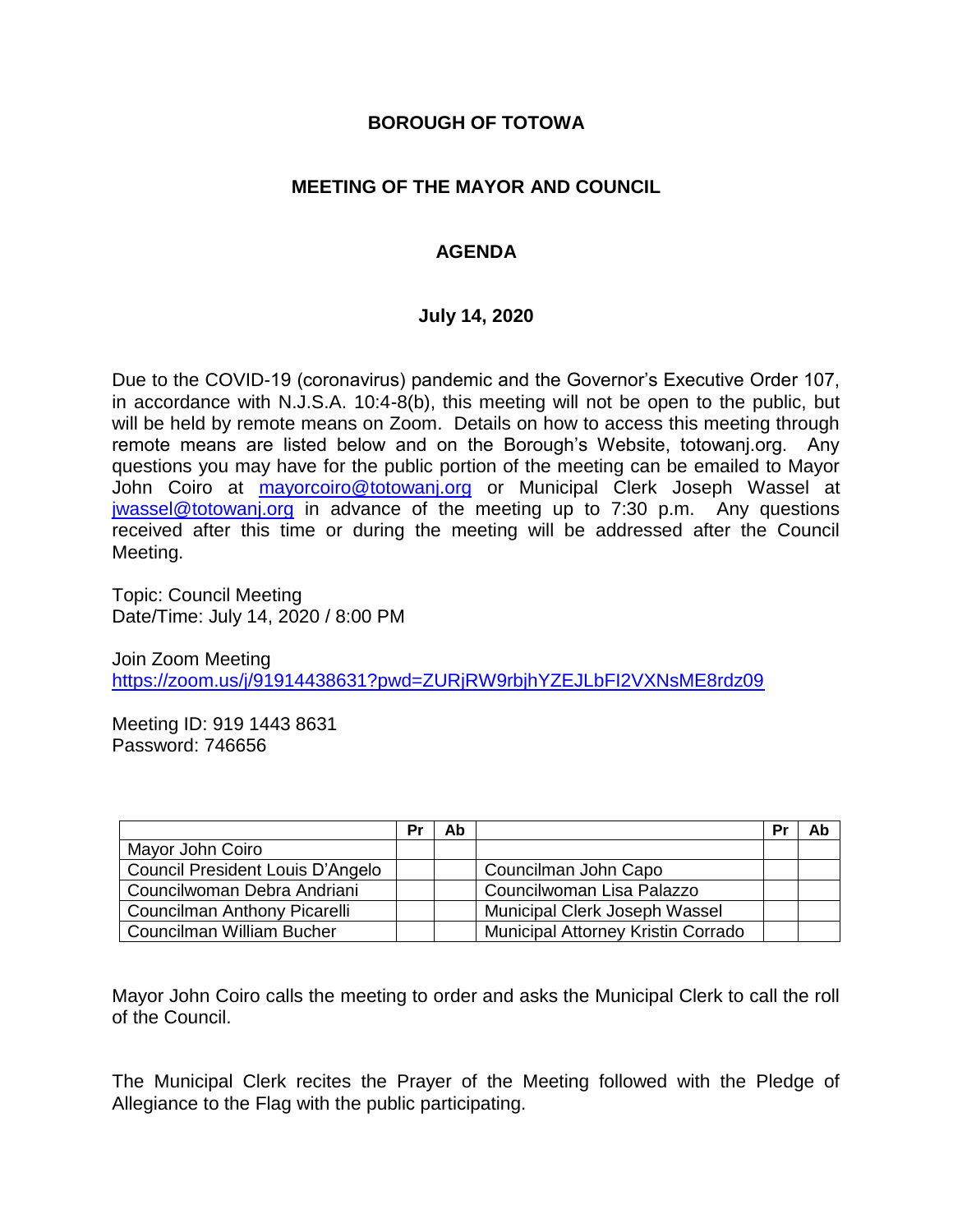The Statement of the Meeting (Open Public Meetings Act) is read by the Municipal Clerk.

Report from Members of the Council, Municipal Clerk and Municipal Attorney.

Mayor Coiro will announce if any citizens emailed any questions pertaining to the public portion of the meeting.

### **CITIZENS HEARD:**

Any questions you may have for the public portion of the meeting can be emailed to Mayor John Coiro at [mayorcoiro@totowanj.org](mailto:mayorcoiro@totowanj.org) or Municipal Clerk Joseph Wassel at [jwassel@totowanj.org](mailto:jwassel@totowanj.org) in advance of the meeting up to 7:30 p.m.

Minutes of the Mayor and Council for the meeting of June 23, 2020.

## **COMMITTEE ON FINANCE: PICARELLI, D'ANGELO, CAPO.**

Resolution No. 2020-15 for the payment of bills.

Resolution authorizing the Treasurer to issue refunds to various property owners due to overpayment of 2<sup>nd</sup> Quarter 2020 taxes.

Resolution to effectuate the redemption of Tax Sale Certificate Number 18000007 for 434 Union Boulevard, Block 103, Lot 10.03.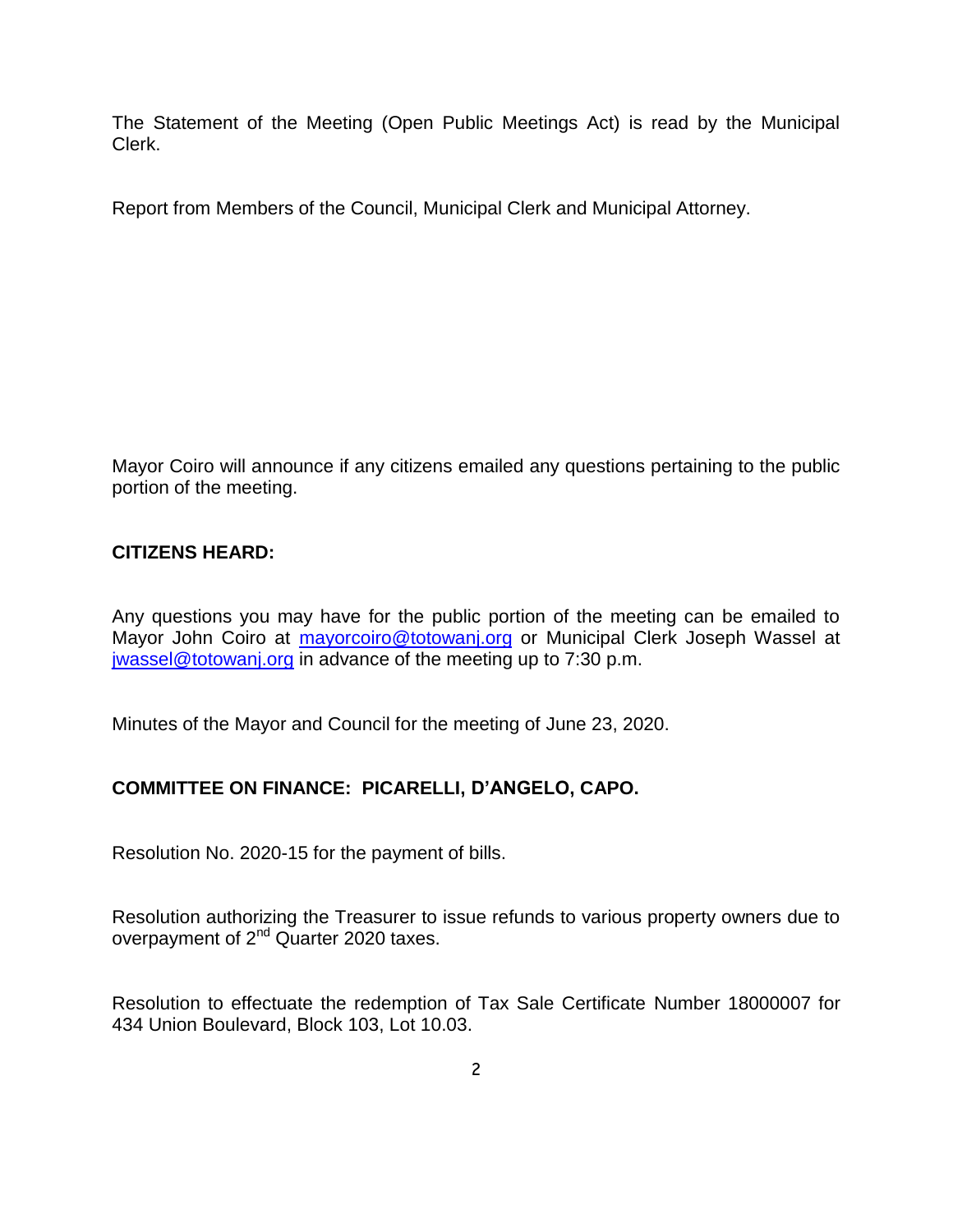Payment of the 3<sup>rd</sup> Quarter 2020 Budget Allotment to the Borough of Totowa Public Library in the amount of \$197,963.

Resolution Authorizing The Borough Of Totowa To Become A Member Of The North Jersey Wastewater Cooperative Pricing System.

## **COMMITTEE ON PUBLIC SAFETY: D'ANGELO, CAPO, BUCHER.**

Retirement letter from Police Captain Frank DeCeglie effective October 1, 2020 and a request to retain his service handgun.

Resolution Authorizing The Purchase And Delivery Of Portable Radios For The Borough Of Totowa Fire Department Lincoln And Riverview Fire Companies.

## **COMMITTEE ON PUBLIC WORKS: BUCHER, PALAZZO, PICARELLI.**

Payment Estimate No. 5 (Final) in the amount of \$14,019.88 to Manor II Electric, Inc. for the DPW Garage and Shepherds Lane Pump Station Generator Improvements.

#### **COMMITTEE ON ENG. & PUB. PROPERTY: CAPO, ANDRIANI, D'ANGELO.**

Letter from the Totowa Public Library requesting permission to use the Municipal Parking Lot for a Farmer's Market on the following Friday's: July 10, 17, 24, 31, August 7, 14, 21 & 28, 2020 from 8:00 a.m. – 2:00 p.m.

Letter from St. Michael's Marshals Law Enforcement Motorcycle Club requesting permission to use the PAL Parking Lot on Saturday, July 25, 2020 from 2:00 – 10:00 p.m. for their 5<sup>th</sup> Anniversary Party.

#### **COMMITTEE ON LIAISON & INSPECTION: ANDRIANI, BUCHER, PALAZZO.**

No report.